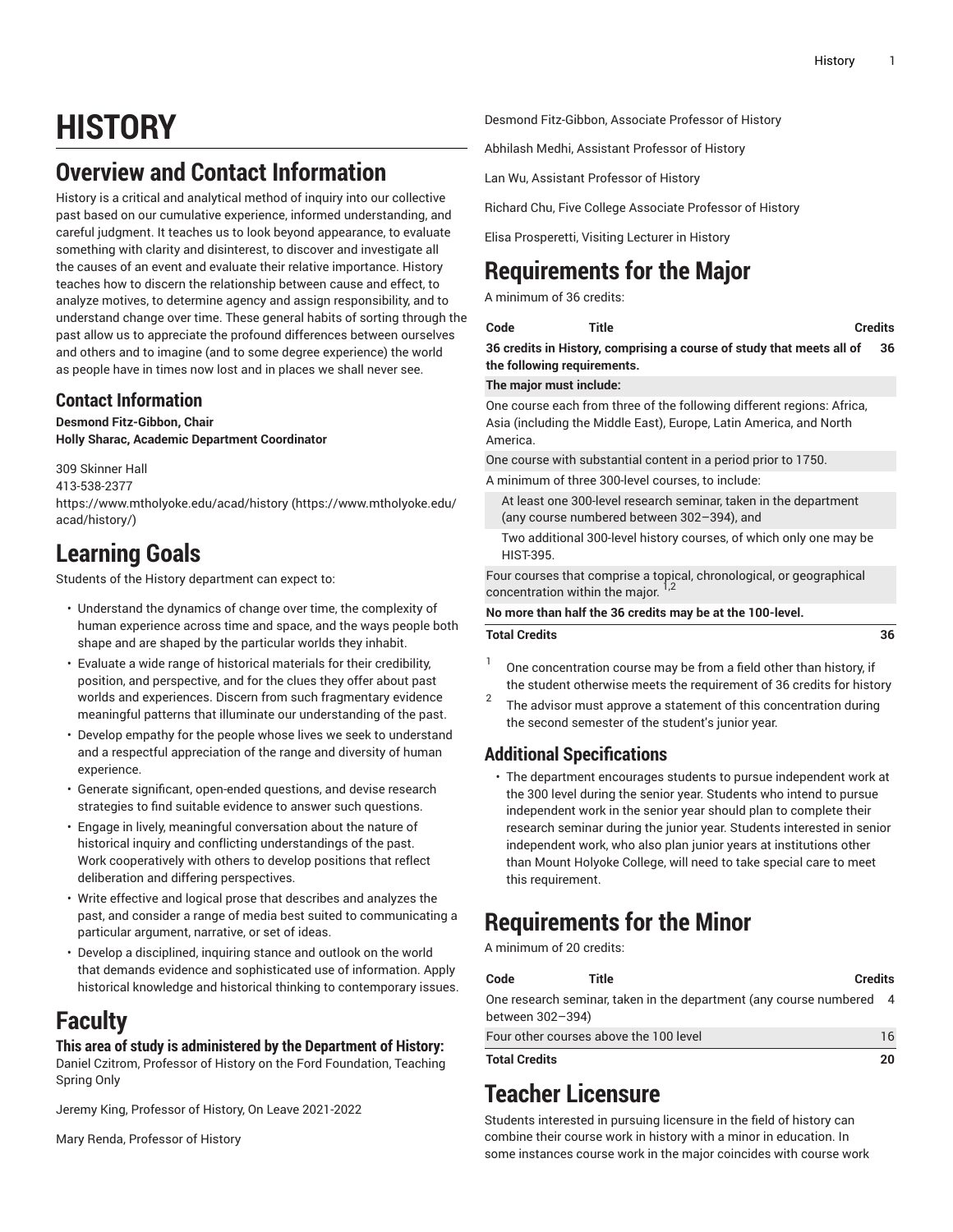required for licensure; in other cases, it does not. For specific course requirements for licensure within the major of history, please consult your advisor or the chair of the history department. Further information about the [minor in education](http://catalog.mtholyoke.edu/areas-study/psychology-education/#minortext) [\(http://catalog.mtholyoke.edu/areas-study/](http://catalog.mtholyoke.edu/areas-study/psychology-education/#minortext) [psychology-education/#minortext](http://catalog.mtholyoke.edu/areas-study/psychology-education/#minortext)) and the Teacher [Licensure](http://catalog.mtholyoke.edu/areas-study/psychology-education/#teacherlicensuretext) program ([http://catalog.mtholyoke.edu/areas-study/psychology-education/](http://catalog.mtholyoke.edu/areas-study/psychology-education/#teacherlicensuretext) [#teacherlicensuretext](http://catalog.mtholyoke.edu/areas-study/psychology-education/#teacherlicensuretext)) is available in other sections of the catalog, or consult Ms. Frenette in the psychology and education department.

Licensure also requires a formal application as well as passing scores on the Massachusetts Test of Educator Licensure (MTEL) in both the literacy component and the subject matter component.

Additional information about the Licensure Program, including application materials, can be found on the Teacher [Licensure](https://www.mtholyoke.edu/acad/teach/) Program [website](https://www.mtholyoke.edu/acad/teach/) ([https://www.mtholyoke.edu/acad/teach/\)](https://www.mtholyoke.edu/acad/teach/).

# **Course Offerings**

### **First-Year Seminars**

First-Year Seminars taught by History faculty introduce history as a method of inquiry, analysis, and interpretation concerned with understanding the variety of past human experience and with communicating that understanding clearly. The limited enrollment of these course permits a concentration on the close reading and analysis of secondary and primary texts, and on the process of writing and revision. The substantial concentration on writing qualifies such seminars as writing-intensive courses. All first-year seminars are listed together under First Year [Seminars](http://catalog.mtholyoke.edu/areas-study/first-year-seminars/) ([http://catalog.mtholyoke.edu/areas](http://catalog.mtholyoke.edu/areas-study/first-year-seminars/)[study/first-year-seminars/\)](http://catalog.mtholyoke.edu/areas-study/first-year-seminars/).

### **100-Level Regional Surveys**

The department's 100-level survey courses are designed both for students seeking an introduction to a particular geographic area new to them and, equally, for students wishing to pursue intermediate or advanced work in a particular field. Students interested in pursuing American or European history, for example, are advised to take the pertinent survey as preparation for more advanced work, just as those interested in Africa, Asia, or Latin America should take the survey in their chosen area of interest.

### **HIST-124 History of Modern South Asia, 1700 to the Present** *Fall. Credits: 4*

This course will explore the history of South Asia between the eighteenth century and the present. Using a combined chronological and thematic approach and against a historical canvas that engages such diverse issues as gender, political economy, conquest, resistance, state formation, economic exploitation, national liberation, and identity politics, the aim of this course is to interrogate the impact of British colonialism and South Asian nationalisms on the state, society, and people of the subcontinent. Using primary and secondary sources, we will address both the most significant historical moments of modern South Asian history and the historiographical debates that surround them. *Applies to requirement(s): Humanities; Multicultural Perspectives A. Medhi*

## **HIST-137 Modern East Asia, 1600-2000**

### *Fall. Credits: 4*

A comparative history of China, Japan, and Korea from the early seventeenth century to the present, with strong focus on regional interaction. After an introduction to early modern histories and cultures, we will examine the struggles of these countries to preserve or regain their independence and establish their national identities in a rapidly changing, often violent modern world order. While each of these countries has its own distinctive identity, their overlapping histories (and dilemmas) give the region a coherent shape. We will also look at how individuals respond to and are shaped by larger historical movements. *Applies to requirement(s): Humanities; Multicultural Perspectives*

*L. Wu*

*Notes: Required for East Asian Studies majors. All readings are in English. Meets history department pre-1750 requirement.*

### **HIST-141 Introduction to Modern African History** *Fall. Credits: 4*

This course provides an introduction to African history over the past three centuries. Venturing beyond the stereotypes, we will explore the complex histories that constitute a diverse continent. Special attention is given to spotlighting the voices of African people through a range of primary and secondary sources, including memoirs, film, music, cartoons, speeches and photography. Students will gain knowledge of African geographies and histories, develop the skill of primary source analysis, and be able to connect events in -- and narratives of -- present-day Africa to a deeper historical past.

*Crosslisted as: AFCNA-141*

*Applies to requirement(s): Humanities; Multicultural Perspectives E. Prosperetti*

### **HIST-151 Modern and Contemporary Europe**

*Fall and Spring. Credits: 4*

Surveys the major movements and developments in Europe during the era of European expansion and dominance--from the devastations of the Thirty Years War to the Second World War--and up to the current era of European Union. Topics include: the French Revolution and the birth of nationalism; the scientific and industrial revolutions; the modern history of international relations; imperialism, fascism, the Holocaust, the two World Wars, and the present and potential roles of Europe at the dawn of the twenty-first century.

*Applies to requirement(s): Humanities D. Fitz-Gibbon*

### **HIST-161 British Empire and Commonwealth**

### *Spring. Credits: 4*

This course is an introduction to the expansion, consolidation, and eventual disintegration of the British Empire in the nineteenth and twentieth centuries. We will examine this history with an eye to understanding the causes and legacies of empire. We will discuss British attitudes and policies toward empire and the imperial foundations of the British economy. Cutting an arc of territory from the Caribbean to Africa and from South Asia to the Pacific rim, we will consider the role of culture and gender in informing anticolonial resistance. We will interrogate how legacies of colonialism manifest in the contemporary period by shaping post-colonial identities and perceptions of the world.

*Applies to requirement(s): Humanities; Multicultural Perspectives A. Medhi*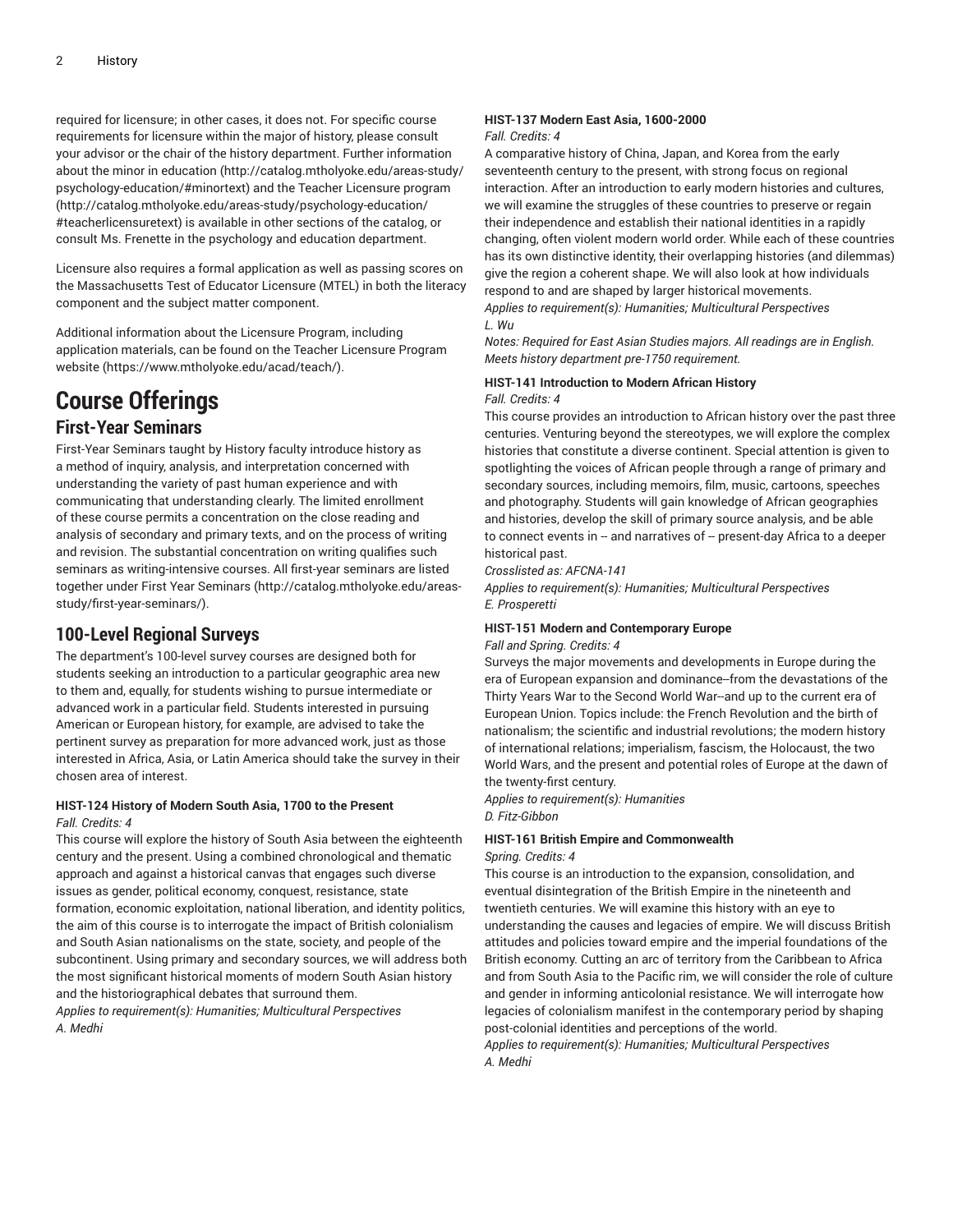### **HIST-170 The American Peoples to 1865**

### *Fall. Credits: 4*

This course surveys the history of Indigenous worlds, colonial projects, enslavement, and the contested transformation of lives and communities in North America through the U.S. Civil War. How did settler political and economic strategies shape the land and life upon it? How did Native people and people of African descent claim sovereignty, create new bonds, and partake in the creation of new nations in landscapes of violence and subjugation? Topics include cross-cultural encounters; competing religious and social visions; the formation of the United States and the evolution of its political system; gender and sexuality; the development of racial capitalism; and the coming of the Civil War. *Applies to requirement(s): Humanities; Multicultural Perspectives M. Renda*

#### *Notes: meets history department pre-1750 requirement*

### **HIST-171 The American Peoples Since 1865** *Spring. Credits: 4*

This course introduces the history of Native North America and the United States from the latter half of the 19th century to the present. Themes include the consolidation of the U.S. nation and of the reservation system; struggles over land, settlement, and citizenship; the transformations of the federal government and of capitalism; the evolution of racial, gendered, and class hierarchies; and changing forms of domestic life, work, politics, social protest, and cultural expression from Reconstruction through the coronavirus pandemic. How have ideas about democracy, heritage, blackness, immigration, and criminality shaped the possibilities of national existence and self-determination? *Applies to requirement(s): Humanities; Multicultural Perspectives M. Renda*

### **HIST-180 Introduction to Latin American Cultures**

*Not Scheduled for This Year. Credits: 4*

Examines the confrontation, assimilation, and transformation of Amerindian, African, and European cultures in Latin America from the sixteenth century to the present. Focuses on the processes in which distinctive self-images emerged in the region and how these images have been challenged and changed over time. Uses films, literature, and folk traditions to complement scholarly analysis of the emergence of a New World mentality.

*Crosslisted as: LATAM-180*

*Applies to requirement(s): Humanities; Multicultural Perspectives The department*

### **200-Level Courses: Themes and Periods**

The department's 200-level courses offer focused and intensive studies of particular times and places. They include a variety of courses, ranging from large survey courses to small, limited enrollment reading courses or seminars.

### **HIST-208 The Consumer Revolution: A History of Shopping**

### *Not Scheduled for This Year. Credits: 4*

This seminar surveys the history of shopping from the seventeenth to early-twentieth century. From its origin as a term for wastefulness, consumption is now understood as an essential feature of prosperity in modern society. How did shopping change over this period to occupy such an important place in our world? Using primary, secondary and material sources, students will examine the commodities, shopping habits, business strategies, consumer politics, marketplaces, and identities that shaped and sustained the rise of retail. Set primarily in a European context, the course will also emphasize the global and imperial dimensions of consumption and the systems of power that enabled it. *Applies to requirement(s): Humanities D. Fitz-Gibbon*

### **HIST-216 War and Imperialism in the Ancient World**

*Not Scheduled for This Year. Credits: 4*

Ancient Greeks and Romans viewed warfare as an abiding part of the human condition. The literature and artwork of the ancient world are filled with images of the two faces of war: it conferred great glory on the combatants but at the cost of tremendous horror and suffering. In this course we will examine warfare from archaic Greece and the rise of the city-state (ca. 800 B.C.E.) to the fall of the Roman Empire in the west (ca. 476 C.E.). We will consider such topics as the culture and ethics of war and imperialism, logistics and strategies of warfare, as well as armor, weaponry and battlefield tactics.

*Crosslisted as: CLASS-232*

*Applies to requirement(s): Humanities G. Sumi*

### **HIST-226 Bread and Circuses: The Politics of Public Entertainment in Ancient Rome**

*Fall. Credits: 4*

Bread and circuses (*panem et circenses*) was a catchphrase in the Roman empire that described the political strategy of controlling an unruly populace through free bread and public entertainment. Against a backdrop of Roman social and political institutions, this course focuses on the imperial ideology, aristocratic ethos, and cultural practices that underpinned this catchphrase, as well as questions concerning the careers of entertainers--gladiators, charioteers, and actors--who were at once celebrities and social outcasts; the rules of spectatorship at the games; the use of these games as a form of social control; and the logistics of feeding the city population.

*Crosslisted as: CLASS-226*

*Applies to requirement(s): Humanities*

*G. Sumi*

*Notes: meets history department pre-1750 requirement*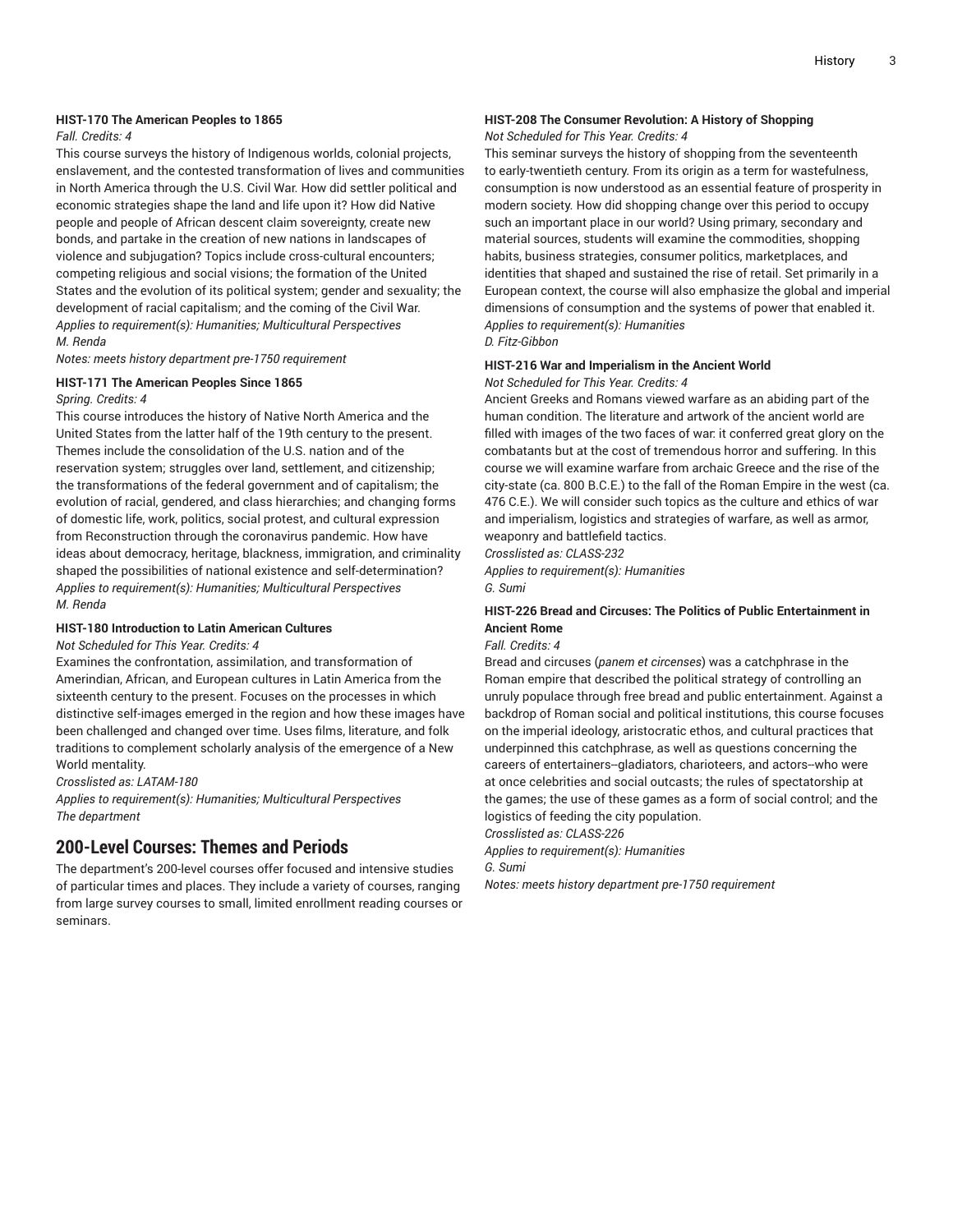### **HIST-227 Ancient Greece**

### *Not Scheduled for This Year. Credits: 4*

This course will trace the emergence and expansion of Greek civilization in the Mediterranean between the Bronze Age and Alexander the Great. Among themes to be explored are political structures, trade, slavery, gender relations, and religion, as well as the contributions of ancient Greeks to literary genres (drama, rhetoric, historiography, philosophy) and to the visual arts. Throughout we will consider how the history of the ancient Greeks can speak to modern concerns. Sources will include works of ancient Greek literature and history (e.g., Homer, Herodotus, Thucydides, Aristophanes, Plutarch) as well as archaeological and

epigraphic evidence. *Crosslisted as: CLASS-227*

*Applies to requirement(s): Humanities P. Debnar Notes: meets history department pre-1750 requirement*

#### **HIST-228 Ancient Rome**

*Spring. Credits: 4*

Ancient Rome and its empire can be viewed both as a measure of human achievement and a cautionary tale of the corrupting effects of unbridled power. This course covers the history of Ancient Rome from its mythologized beginnings (753 BCE) to the rise and spread of Christianity under the Emperor Constantine (312 CE). Topics include the creation and development of Rome's republican form of government as well as its eventual transition to monarchy, the causes and consequences of the acquisition of empire, the role of the army in administering the provinces and defending the frontiers, the image of emperor, the economy, and religion.

*Crosslisted as: CLASS-228 Applies to requirement(s): Humanities G. Sumi Notes: meets history department pre-1750 requirement*

### **HIST-229 The Tyrant and the Gladiator: Bad Roman Emperors from Caligula to Commodus**

#### *Not Scheduled for This Year. Credits: 4*

Caligula was a god (or so he thought); Nero fiddled while Rome burned; Commodus dressed as a gladiator and fought man and beast in the arena. The history of the Roman empire is replete with scandalous stories about eccentric and even insane emperors whose reigns raise questions about the nature of the emperor's power and his role in administering the empire. In this course a close study of Roman imperial biography and historiography--the source of so many of these stories of bad emperors-will be weighed against documentary and archaeological evidence in order to reveal the dynamic between the emperor, his court, and his subjects that was fundamental to the political culture of imperial Rome. *Crosslisted as: CLASS-229*

*Applies to requirement(s): Humanities G. Sumi*

*Notes: meets history department pre-1750 requirement*

### **HIST-230 History and Law**

#### *Not Scheduled for This Year. Credits: 4*

An introduction to the study of history through law, using a comparative approach to group rights. Case studies, rooted in landmark court decisions and legislation, concern racial segregation in America before the civil rights era ('separate but equal') and in Europe during the Nazi era (the Nuremberg Laws, German 'national groups' in the East), as well as affirmative action in America and attempts at promoting equality among national groups in Austria before the First World War.

### *Applies to requirement(s): Humanities*

*J. King*

### **HIST-239 Topics in Asian History**

### **HIST-239EN Topics in Asian History: 'Empire, Nation, and the Making of Tribes in South Asia'**

### *Spring. Credits: 4*

This course will explore the history of colonial and post-colonial encounters with various 'tribal' communities in South Asia. In colonial and post-colonial settings, the tribe has served as a category for military surveillance and pacification, legal regulation, economic development, and political resistance. Drawing mainly on examples from South Asia and engaging theoretical frames from the Middle East, Africa, Australia, and Canada, we will consider how colonial and post-colonial governments, missionaries, and tribal populations themselves have invoked tribe. Readings for the course will include scholarly monographs and articles, ethnographic accounts, and missionary records. *Applies to requirement(s): Humanities; Multicultural Perspectives A. Medhi*

### **HIST-239MC Topics in Asian History: 'Borderlands and Ethnicity in Modern China'**

#### *Spring. Credits: 4*

This seminar investigates the processes through which borderlands were imagined and ethnicities were made in twentieth-century China. Drawing from texts and films about and by the people living on the borderlands, students in the seminar are to explore the intersecting relation between the two pressing issues and how Chinese states dealt with them. Furthermore, how did all these concerns originate? To that end, the seminar begins by examining how the central state in early modern China formed a multicultural empire in the seventeenth to nineteenth centuries. *Applies to requirement(s): Humanities; Multicultural Perspectives L. Wu*

*Notes: All readings are in English.*

### **HIST-239ME Topics in Asian History: 'Cities in Modern East Asia'** *Spring. Credits: 4*

This course asks: what are cities in the history of modern East Asia? Cities were cosmopolitan, centers of commerce, and sites of social movements in late imperial China, Tokugawa Japan, and late Chos#n Korea. How did the roles of cities change in the nineteenth century when East Asia became more integrated into the global system? How was urban life affected in the first half of the twentieth century when the central states dealt with domestic turmoil and external pressures? How did the state work to redefine cities and urban culture in the postwar era? To answer these questions, this seminar encourages students to position cities historically and comparatively.

*Applies to requirement(s): Humanities; Multicultural Perspectives Other Attribute(s): Writing-Intensive L. Wu*

### **HIST-240 The Holocaust in History**

*Not Scheduled for This Year. Credits: 4*

An attempt at understanding the Nazi-led assault on Europe's Jews. Course units include an exploration of origins, both German and European; an analysis of the evolving mechanics of genocide (mobile killing squads, death camps, etc.); comparisons (Germany proper vs. Poland, the Holocaust vs. other instances of state-sponsored mass murder); legal dimensions; and an introduction to the politics of Holocaust remembrance since 1945.

*Crosslisted as: JWST-240*

*Applies to requirement(s): Humanities J. King*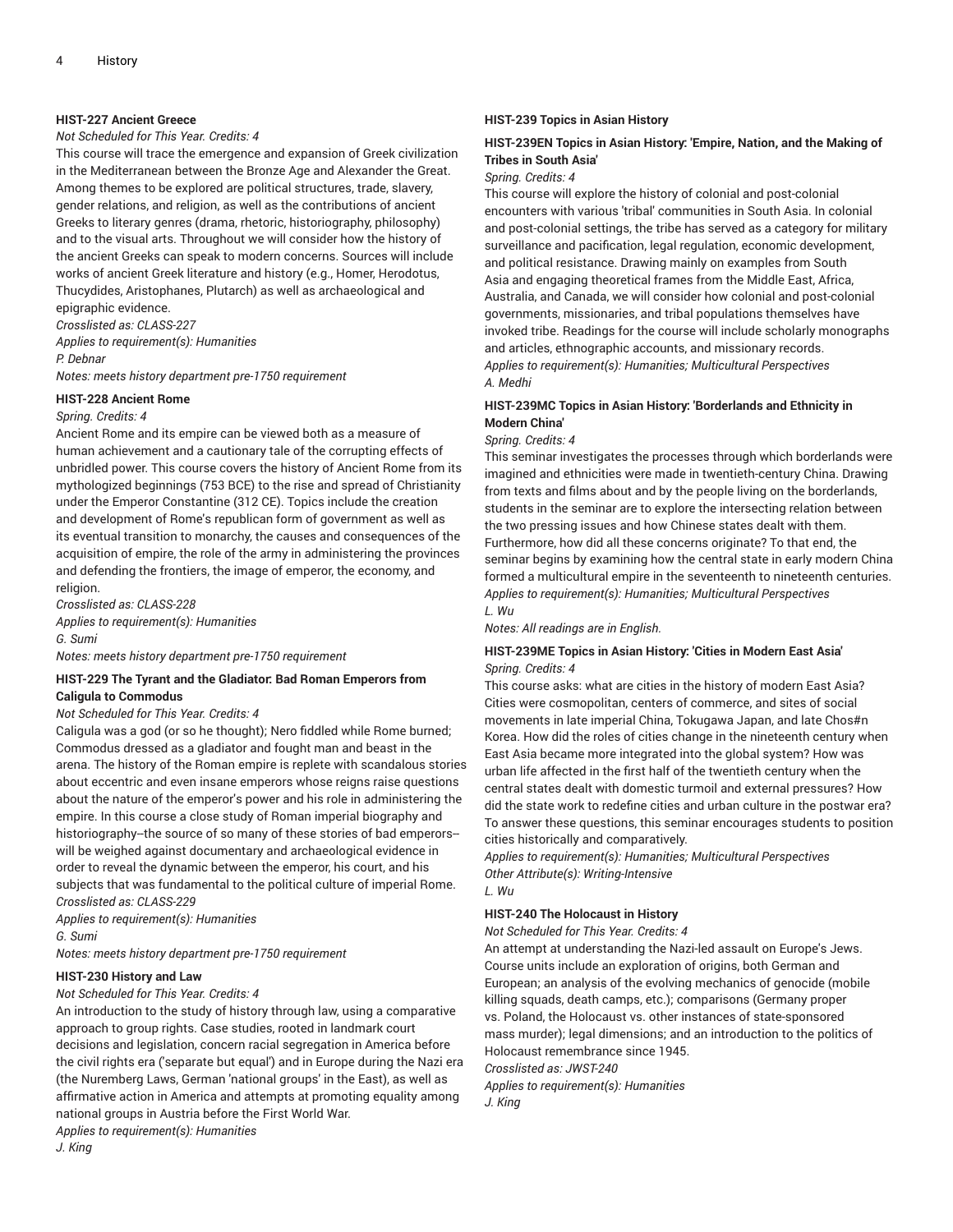### **HIST-241 Beyond Francafrique: Franco-African Encounters in Historical Perspective**

### *Fall. Credits: 4*

This course examines how France and Francophone West Africa have shaped each other throughout the past three centuries. Beginning with the French Atlantic of the eighteenth century, the course traces Franco-African encounters through informal and formal colonial rule, decolonization, and the postcolonial period. It closes by examining current controversies over race, literature and museum rights engendered by this complex history. Students will gain a deep historical understanding of contemporary issues, giving them the capacity to think widely about social divisions, power asymmetries, and debates surrounding identity and belonging that de-center the American experience.

### *Crosslisted as: AFCNA-241FR, CST-249FR*

*Applies to requirement(s): Humanities; Multicultural Perspectives E. Prosperetti*

### **HIST-242 On West Africa's Shores: From the Sahara to the Atlantic c. 800 to 1800**

### *Spring. Credits: 4*

One of the most significant shifts in global history is the incorporation of the New World into the Afro-Eurasian trading system. Slowly, but surely, the Mediterranean declined as a hub of inter-continental trade, and the Atlantic Ocean gained ground. On West Africa's Shores analyzes this world-historical pivot from the perspective of West Africa. Beginning with the rise of the Ghana Empire, we study trans-Saharan cultures of exchange, the societies of West Africa's Middle Ages, and the ways that the trans-Atlantic slave trade transformed the region. A special focus on art and artefacts helps us imagine the worlds of West Africa over the course of a millennium.

*Crosslisted as: AFCNA-241WE*

*Applies to requirement(s): Humanities; Multicultural Perspectives E. Prosperetti*

*Notes: meets history department pre-1750 requirement.*

### **HIST-244 European Public Policy, West and East**

### *Not Scheduled for This Year. Credits: 4*

In 1968, the USSR commenced a strategy of consumerist depoliticization in its European satellites. Around the same time, states on the other side of the Iron Curtain saw the postwar era of rapid economic growth and social consensus close. This course, reaching across the revolutionary break of 1989 up to the present, raises questions of convergence and continuity in European public policy, West and East. Paired case studies from a variety of countries in fields such as energy, the environment, minority rights, and housing serve to clarify rules and patterns to the politics of policy, from Cold War to European Union and beyond. *Applies to requirement(s): Humanities*

*J. King*

### **HIST-246 20th Century Europe**

### *Not Scheduled for This Year. Credits: 4*

A survey of European events, themes, and trends between 1900 and the new millennium, centered on discussion of a rich mix of primary sources that include fiction and film. Students will range from the Balkans to the Baltic, from the Urals to the United Kingdom, from death camps to the welfare state, from Bolshevism to neoliberalism, from European civil and cold war to European Union. This course complements History 151, does not repeat high school history, and pays close attention to developing historical consciousness and analytical skills.

*Applies to requirement(s): Humanities*

*J. King Advisory: HIST-151 or equivalent recommended.*

### **HIST-247 Mountains and Modernity**

### *Not Scheduled for This Year. Credits: 4*

From the Himalayas in South Asia to Mexico's Chiapas and from North Carolina's Grandfather Mountain to the Uluru in Australia's Northern Territory, mountains represent more than just a geographical feature. They have been long viewed as transcendental spaces, served as a canvas for epic struggles between humans and nature, shaped cultural attitudes and been at the heart of political struggles. This course traces the history of various political and cultural meanings attached to mountains. Using examples from around the globe, it seeks to argue that rather than a metaphor for remoteness and primitivism, mountains are constitutive to our understanding of modernity.

*Applies to requirement(s): Humanities; Multicultural Perspectives Other Attribute(s): Writing-Intensive*

*A. Medhi*

### **HIST-248 Science, Revolution, and Modernity**

*Not Scheduled for This Year. Credits: 4*

Introduces critical analysis of science and technology by tracing the historiography of the Scientific Revolution. The significance of this extended intellectual episode has been assessed in radically different ways throughout the intervening centuries. As such, it provides a fertile ground on which to pose and answer important questions about science and its role in society. What does it mean to regard science as 'revolutionary'? How are scientific developments shaped by, and how do they shape, the social, economic, and political worlds in which they are embedded? How is our contemporary understanding of science and technology influenced by the stories we tell about the past? *Crosslisted as: CST-248*

*Applies to requirement(s): Humanities D. Cotter*

### **HIST-249 The Environment and South Asian Lifeworlds**

*Not Scheduled for This Year. Credits: 4*

Cyclones, drought, and earthquakes have claimed many lives in South Asia in recent decades. Millions living along its vast coastline face the imminent danger of being reduced to climate refugees. In such times, how might we understand the longer history of environmental change in South Asia? This course traces shifts in how people in the region have understood the environment -- as a source of sustenance, a resource ripe for domination, and an entity in need of saving. Drawing from histories of agriculture, public works, and forestry, it interrogates how transnational forces such as colonial capitalism and geopolitics have shaped local interactions between humans, nature, and animals.

*Applies to requirement(s): Humanities; Multicultural Perspectives Other Attribute(s): Writing-Intensive A. Medhi*

### **HIST-252 History of Money and Finance**

*Spring. Credits: 4*

What is money? Is it the same in all times and places? If money could speak, what stories would it tell of the past? This course is about the history of money and money as an object of history. Using primary and secondary sources, students will learn about the social, political and cultural meaning of money at different times in the history of the western world. In addition, students will interpret the history of money using a variety of coins and money-related objects held in the MHC Art Museum. This is a course on the history of money, not the economics of money, but it will be of interest to anyone curious to learn more about the meaning of money in the past and today.

*Applies to requirement(s): Humanities*

*Other Attribute(s): Speaking-Intensive, Writing-Intensive D. Fitz-Gibbon*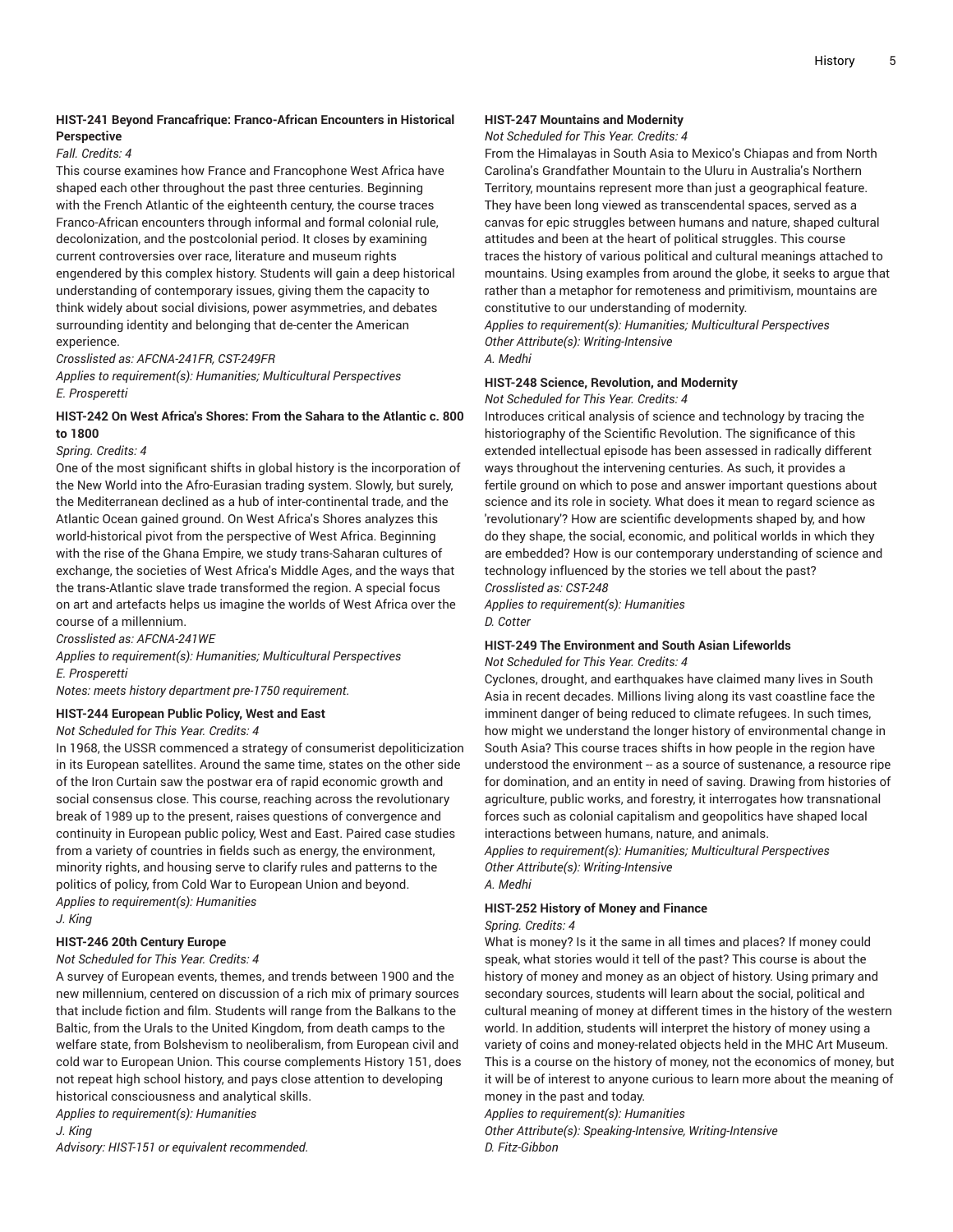### **HIST-253SP Topics in History: 'The Spartans: Myth and History'**

### *Not Scheduled for This Year. Credits: 4*

In contrast to democratic Athens, oligarchic Sparta was renowned for its secrecy and skillful use of propaganda. Thus, it presents difficult challenges for historical study. In this course we will try to peer behind the "Spartan mirage" to determine how much the Spartans really differed from other ancient Greeks. We will then try to understand the use of Spartans as models for later polities and for groups like the Nazis and Alt-right. Topics: government, education, and citizenship; the role of women, eugenics, and slavery; the use and misuse of the image of Sparta. Readings will include Herodotus, Thucydides, Xenophon, Plutarch, and modern scholarship on specific topics. *Crosslisted as: CLASS-253*

*Applies to requirement(s): Humanities*

### **HIST-255 Ideas and Society in Europe**

### **HIST-255DE Ideas and Society in Europe: 'Decentering Europe: An Introduction to Critical European Studies'**

*Spring. Credits: 4*

Europe embodies crossroads of multiple cultures, memories, migrations, and political demarcations. Taking a critical view of conventional paradigms of European nation states and "master" narratives, we study shifting European cultures and identities through multiple perspectives across time and space. What remains of the ancient and modern regimes? How have global movements, historical upheavals, and shifting boundaries within and adjacent to European borders, from early empires to contemporary global networks, affected the transformation of lives? Where is Europe heading today? Faculty from across the disciplines will join us to discuss Europe as a subject of global imagination and networks.

*Crosslisted as: GRMST-205, CST-249DE*

*Applies to requirement(s): Humanities; Multicultural Perspectives Other Attribute(s): Speaking-Intensive, Writing-Intensive K. Remmler*

### **HIST-257 City Life in Modern Europe, 1750-1914**

*Fall. Credits: 4*

"Our age is ... the age of great cities," wrote Robert Vaughan in 1843. Many Europeans questioned whether the greatness of cities was such a good thing, but most agreed that the history of nineteenth-century Europe could not be written without them. We will examine that history from the perspective of Europe's largest cities between the mid-eighteenth and early-twentieth centuries. Readings will explore the process of urban transformation, the new forms of experience and identity that emerged in city life, and the efforts of governments, social reformers, planners and engineers to control and discipline the new urban masses. *Applies to requirement(s): Humanities*

*Other Attribute(s): Speaking-Intensive, Writing-Intensive D. Fitz-Gibbon*

### **HIST-258 Travel, Self, Identity between Europe and South Asia** *Not Scheduled for This Year. Credits: 4*

With the discovery of a maritime route between Europe and India in 1498, an increasing number of Europeans traveled to South Asia, for commerce, on missionary activity, to collect plants, and as part of colonial enterprises. From about 1600, South Asian elites, and, later, anticolonial leaders, soldiers, and students, among others, journeyed in the opposite direction. Tracing a long history of cross-cultural contact, this seminar examines the role of travel in fashioning notions of self and "other". It asks how travel narratives visualize place and people, in what ways gender mediates experiences of travel, and how these encounters help reveal what is common and different between cultures. *Applies to requirement(s): Humanities; Multicultural Perspectives Other Attribute(s): Writing-Intensive*

*A. Medhi*

### **HIST-259 Mary Lyon's World and the History of Mount Holyoke** *Not Scheduled for This Year. Credits: 4*

What world gave rise to Mary Lyon's vision for Mount Holyoke and enabled her to carry her plans to success? Has her vision persisted or been overturned? We will examine the conditions, assumptions, and exclusions that formed Mount Holyoke and the arrangements of power and struggles for justice that have shaped it ever since. Topics include colonial and missionary projects; northern racism and abolitionism; industrial capitalism and the evolution of social classes; debates over women's education, gender, and body politics; religious diversity; land and resource use; and efforts to achieve a just and inclusive campus. Includes research based on primary sources.

*Crosslisted as: GNDST-206MA*

*Applies to requirement(s): Humanities*

*M. Renda*

*Restrictions: Course limited to sophomores, juniors and seniors Prereq: Either 8 credits in history or 4 credits in history and 4 credits in either gender studies or critical social thought. All other interested students may apply with an email to the instructor. Notes: Available for 300-level credit*

**HIST-260 Topics in the Recent History of Europe**

### **HIST-260HH Topics in the Recent History of Europe: 'The Habsburgs, Hitler, and the Law'**

*Not Scheduled for This Year. Credits: 4*

This course explores the complex, often comic, and ultimately tragic history of Bohemia, a territory located today in the Czech Republic, but previously a part of the Habsburg Monarchy, then of Czechoslovakia, and then of Hitler's Third Reich. Students will complement historical studies with autobiographical material and contemporary fiction, beginning with the Revolution of 1848, progressing through the achievements and worrisome trends of Emperor Francis Joseph's 68-year reign, and concluding with the world wars. Emphasis on the interplay among Czechs, Germans, Jews, and other pivotal players: the House of Habsburg and its supporters, and the political elites of neighboring countries. *Crosslisted as: JWST-225HH*

*Applies to requirement(s): Humanities*

*J. King*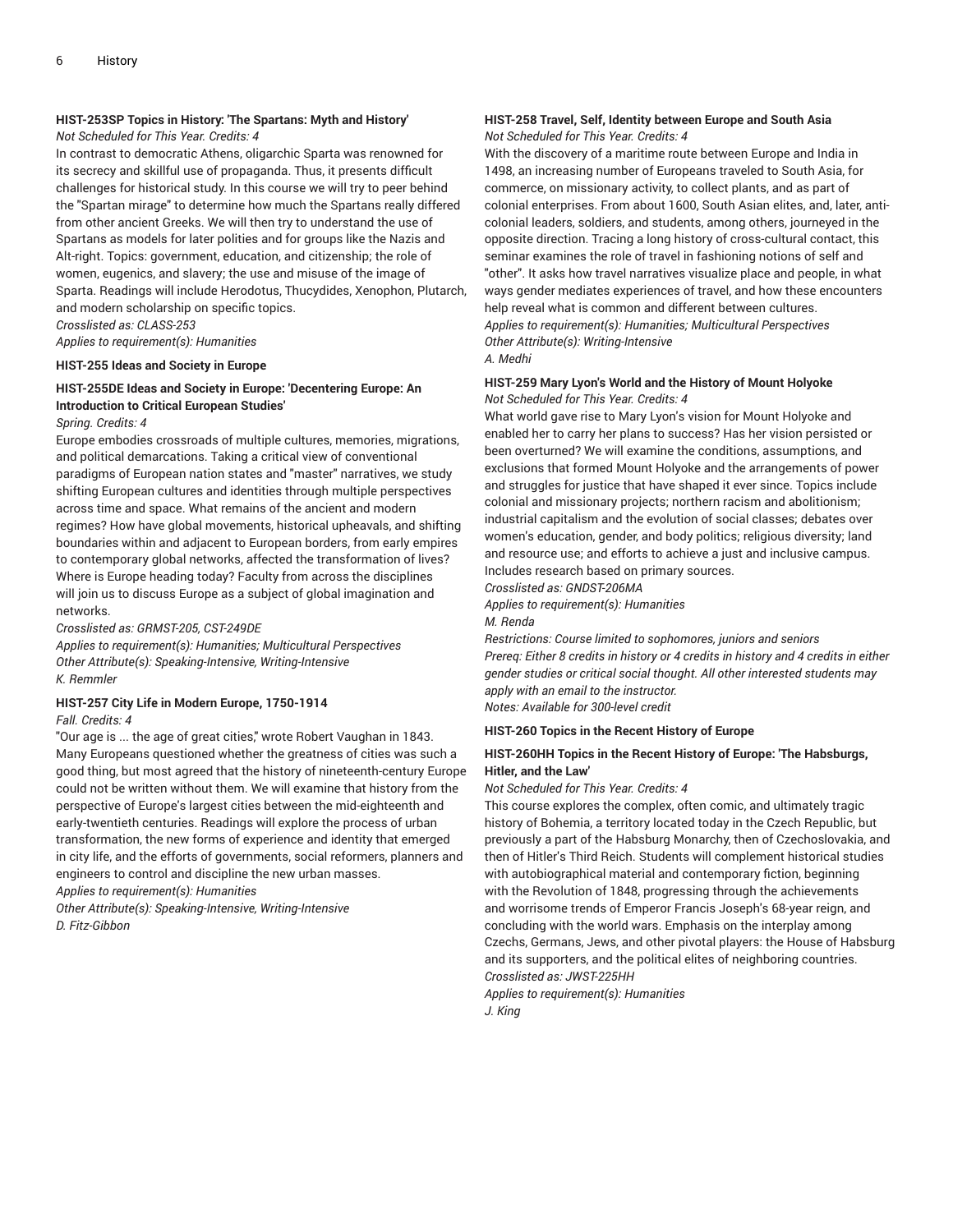### **HIST-262 Stalinism in Central Europe**

### *Not Scheduled for This Year. Credits: 4*

This course explores the use of revolutionary terror by the state. More specifically, it examines policies of terror pursued by Communist dictatorships in Hungary and Czechoslovakia during the early years of the Cold War. Who did what to whom, and why? What insights do secret police work and public propaganda, knitted together in macabre show trials, allow us into Stalinist rule, European politics, and maybe ourselves? How did memories of terror shape politics after Stalin's death? Students should deepen their understanding for the discipline of History, improve their reading and writing, and develop a working knowledge of Central European politics at the middle of the twentieth century. *Applies to requirement(s): Humanities*

#### *J. King*

### **HIST-276 U.S. Women's History Since 1890**

### *Spring. Credits: 4*

This course considers the historical evolution of women's private lives, public presence, and political engagement within and beyond the borders of the United States, from the 1890s to the present. How have U.S. racism, consumer capitalism, immigration, and changing forms of state power shaped women's experiences and possibilities? How have regimes of gender, sexuality, bodily comportment, and reproduction evolved in relation to national and global changes? Emphasis will be placed on the experiences and perspectives of working-class women, women of color, and colonized women.

*Crosslisted as: GNDST-206US, CST-249US*

*Applies to requirement(s): Humanities; Multicultural Perspectives M. Renda*

### **HIST-277 History of Energy**

### *Not Scheduled for This Year. Credits: 4*

We live in an age of energy crises, in which the future of energy is questioned in countless headlines and Twitter feeds. These concerns often include other assumptions about energy's past, in particular the idea that social change invariably follows the discovery of new energy technologies. From food to fuel cells, this colloquium charts a more complicated and interesting history, a history in which people have continually shaped and made meaningful the energies that fuel the modern world.

*Crosslisted as: CST-249HE*

*Applies to requirement(s): Humanities*

*Other Attribute(s): Speaking-Intensive, Writing-Intensive D. Fitz-Gibbon*

#### *Prereq: 4 credits in history.*

*Advisory: This course will be of particular interest to students in history and environmental studies and to those interested in the social study of science and technology.*

#### **HIST-280 Topics in North American History**

### **HIST-280DD Topics in North American History: 'Diversity, Inclusion, and Daily Democracy in US History'**

*Not Scheduled for This Year. Credits: 4*

How have Americans -- and those contending with America -- envisioned and reached for more just and inclusive communities? What historical circumstances have opened opportunities for more robust democratic forms to emerge in the face of oppression? We will consider structural barriers to meaningful inclusion, involving racism, wealth, poverty, property, citizenship, gender, sexuality, disability, and dissent, as well as efforts to overcome them through concerted action and cultural struggle in the arts and public humanities. What public stories shape our connections with one another? What can we learn about the possibilities for sustaining democracy through daily life and culture?

*Crosslisted as: CST-249DD*

*Applies to requirement(s): Humanities; Multicultural Perspectives M. Renda*

### **HIST-281 African American History, Precolonial to Emancipation** *Spring. Credits: 4*

This course will examine the cultural, social, political, and economic history of African Americans through the Civil War. Topics covered include the African background to the African American experience, the Atlantic slave trade, introduction and development of slavery, master-slave relationships, the establishment of black communities, slave revolts, the political economy of slavery, women in slavery, the experiences of free blacks, the crisis of the nineteenth century, and the effect of the Civil War.

*Crosslisted as: AFCNA-241HS*

*Applies to requirement(s): Humanities; Multicultural Perspectives D. Swiderski*

*Notes: meets history department pre-1750 requirement*

### **HIST-282 African American History from Emancipation to the Present** *Not Scheduled for This Year. Credits: 4*

This course will examine the social, cultural, political, and economic history of African Americans from emancipation and Reconstruction through the present. Emphasis will fall on postwar southern social and economic developments, the rise of segregation, northern migrations, black class stratification, nationalism, the twentieth-century civil rights movement, and current trends in African American political, social, and economic life.

*Crosslisted as: AFCNA-282*

*Applies to requirement(s): Humanities; Multicultural Perspectives The department*

### **HIST-283 Topics in the Recent History of the United States**

These courses are designed for students with a background in American history who wish to focus attention on developments since the late nineteenth century.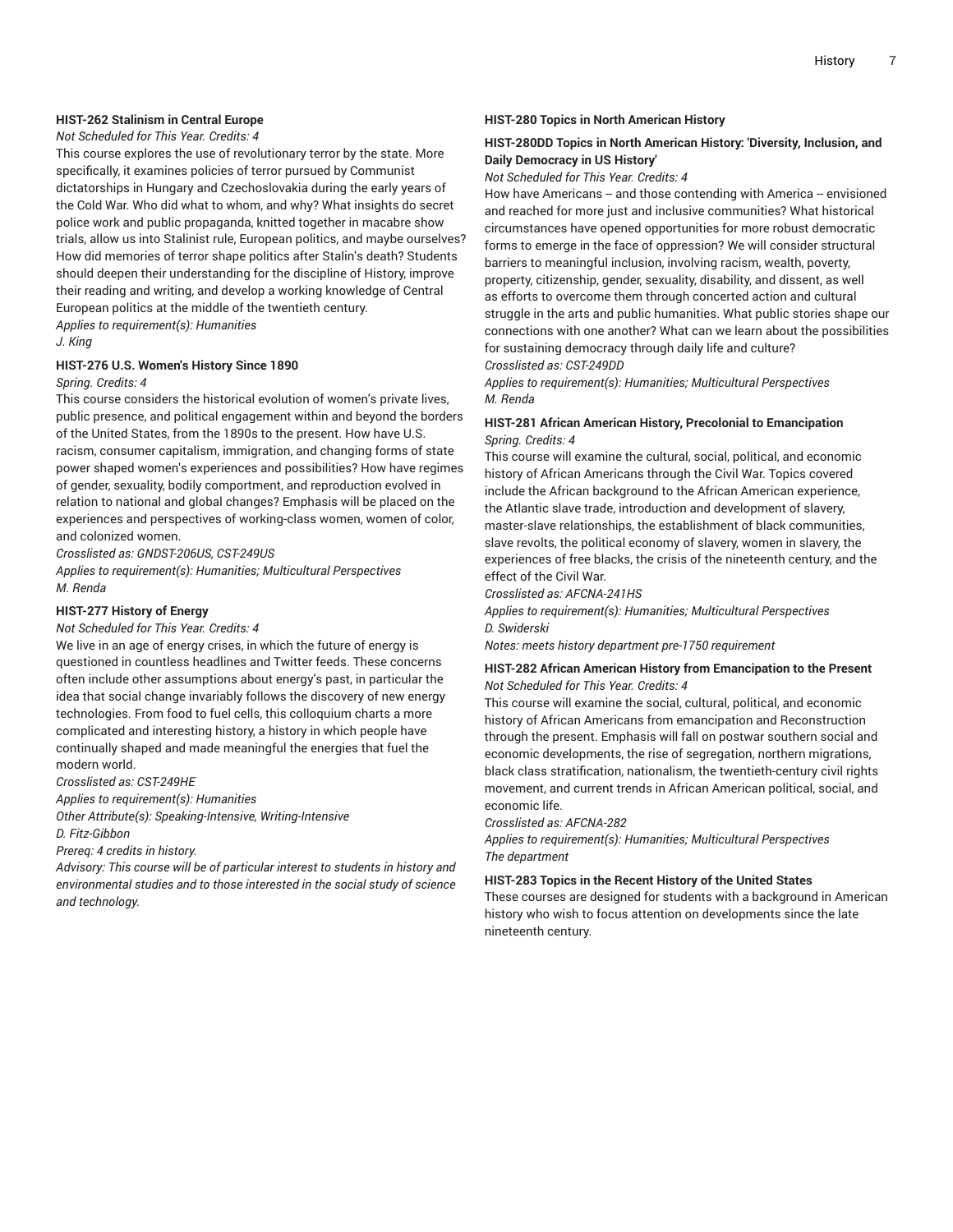### **HIST-283MC Topics in the Recent History of the United States: 'We Didn't Start the Fire: The United States Since WW II'**

### *Spring. Credits: 4*

The United States emerged from the Second World War as the most powerful nation on earth. This course explores American political, cultural, and social life in the postwar era, with an eye toward helping students gain a firmer understanding of contemporary issues and conflicts in our nation and around the world. Topics include birth of the national security state, the Cold War at home and abroad, popular culture and consumer society, the civil rights struggle, the political and cultural rebellions of the 1960s, the resurgence of conservatism, and America's changing relationship to the world in the post Cold War era. Students will have the opportunity to do a research paper on the topic of their choice. *Applies to requirement(s): Humanities*

### *D. Czitrom*

### **HIST-283RA Topics in the Recent History of the United States: 'Reel America: History and Film'**

### *Not Scheduled for This Year. Credits: 4*

This course is an introduction to the social and cultural history of the American film industry since the 1890s. The course surveys the evolution of Hollywood cinema from the silent era through the so-called classical period and through the post-World War II breakup of the studio system. *Crosslisted as: FMT-230RA*

*Applies to requirement(s): Humanities*

*D. Czitrom*

*Restrictions: Course limited to sophomores, juniors and seniors*

### **HIST-286 America 1900**

*Not Scheduled for This Year. Credits: 4*

An in-depth exploration of American culture, politics, and society at the turn of the twentieth century, from roughly the 1890s to World War I. Through readings, films, lectures, and discussions, we will examine several of the key transformations propelling the U.S. into the modern era: the boom and bust of industrial capitalism; the creation of legal segregation; the origins of modern mass media; the impact and experience of the New Immigration; tensions between urban and small town culture; the imperial project abroad; Progressive reform and more radical visions at home. Students will pursue "event centered" research, using primary and secondary sources, exploring topics of their choice. *Applies to requirement(s): Humanities*

*D. Czitrom*

### **HIST-296 Topics: Women in History**

### **HIST-296CG Women in History: 'Women and Gender in China'** *Not Scheduled for This Year. Credits: 4*

This 200-level seminar introduces students to gender relations in the history of China. It offers students a broad historical narrative of women's lives from early China through the imperial period, and concludes with the power dynamics of gender relations in modern China in the twentieth century. The course is organized chronologically with thematic focus on the politics of marriage and reproduction; the state's shifting perspectives on women's social roles; and how women interpreted and responded to the changing cultural landscape.

*Crosslisted as: GNDST-206CG*

*Applies to requirement(s): Humanities; Multicultural Perspectives Other Attribute(s): Speaking-Intensive, Writing-Intensive L. Wu*

*Notes: All readings are in English. This course meets the history department pre-1750 requirement.*

### **HIST-296WA Women in History: 'West African Women in Their Own Words'** *Spring. Credits: 4*

This course challenges students to consider how and why, following Ralph-Michel Trouillot, certain voices get "silenced" in the historical record. We study how women have both shaped history and been subject to its forces, though often in unexpected ways. This course is unique because we learn about women in 18th, 19th and 20th century West Africa through their own words. Students will encounter more than a dozen real and fictional African women: mighty queens, snide co-wives, shrewd traders, ingenious slaves, brilliant writers, and fierce activists. Engaging with their stories in multiple formats; students will study graphic novels, fiction, and memoir, in addition to academic works. *Crosslisted as: AFCNA-241WA, GNDST-206WA*

*Applies to requirement(s): Humanities; Multicultural Perspectives E. Prosperetti*

### **300-Level Colloquia**

A colloquium is a 300-level class concentrating on advanced readings in secondary sources and on the analysis and construction of an historical argument. A colloquium may be centered on a broad historical theme, issue, or problem that is likely to affect the world into which current students will graduate. Regardless of topic, they share the common course number History 301. Please note that admission to some 300 level history courses is by written application and permission of the instructor. Students may [apply online](https://www.mtholyoke.edu/acad/history/300-level_application/) ([https://www.mtholyoke.edu/acad/](https://www.mtholyoke.edu/acad/history/300-level_application/) [history/300-level\\_application/\)](https://www.mtholyoke.edu/acad/history/300-level_application/).

### **HIST-301 Colloquia**

### **HIST-301AB Colloquium: 'The Abolition Movement'**

*Not Scheduled for This Year. Credits: 4*

This course will examine the maturation of North American slave regimes after the American Revolution and the diverse activities of people who worked to abolish slavery. The assorted motives of white opponents of slavery and the actions of both free and enslaved African Americans to achieve freedom will be highlighted. We will analyze the mechanics of biracial coalition building and assess the historical legacy of these activists for subsequent social movements.

*Crosslisted as: AFCNA-301*

*Applies to requirement(s): Humanities; Multicultural Perspectives The department*

### **HIST-301BP Colloquium: 'Rewriting the Movement: The History and Historiography of Black Political Stuggle in the Post-Wwii United States'** *Spring. Credits: 4*

This course will engage one of the most consequential surges of political struggle in twentieth-century American history -- the multifaceted movement for Black liberation that came of age in the 1960s. Our task will be to understand the collection of local, regional, and "translocal" struggles, for civil rights, Black power, and Black consciousness, among others, that shaped the contours of a national movement. Drawing from new studies on Black political struggle during the 1960s, we will analyze how and why the scholarship on post-War Black political struggle has changed, reflect on how historians study the past, and consider the power and meaning of historical narratives for the present.

*Applies to requirement(s): Humanities; Multicultural Perspectives D. Swiderski*

*Restrictions: Course limited to sophomores, juniors and seniors Prereq: 8 credits in History and/or Africana Studies;*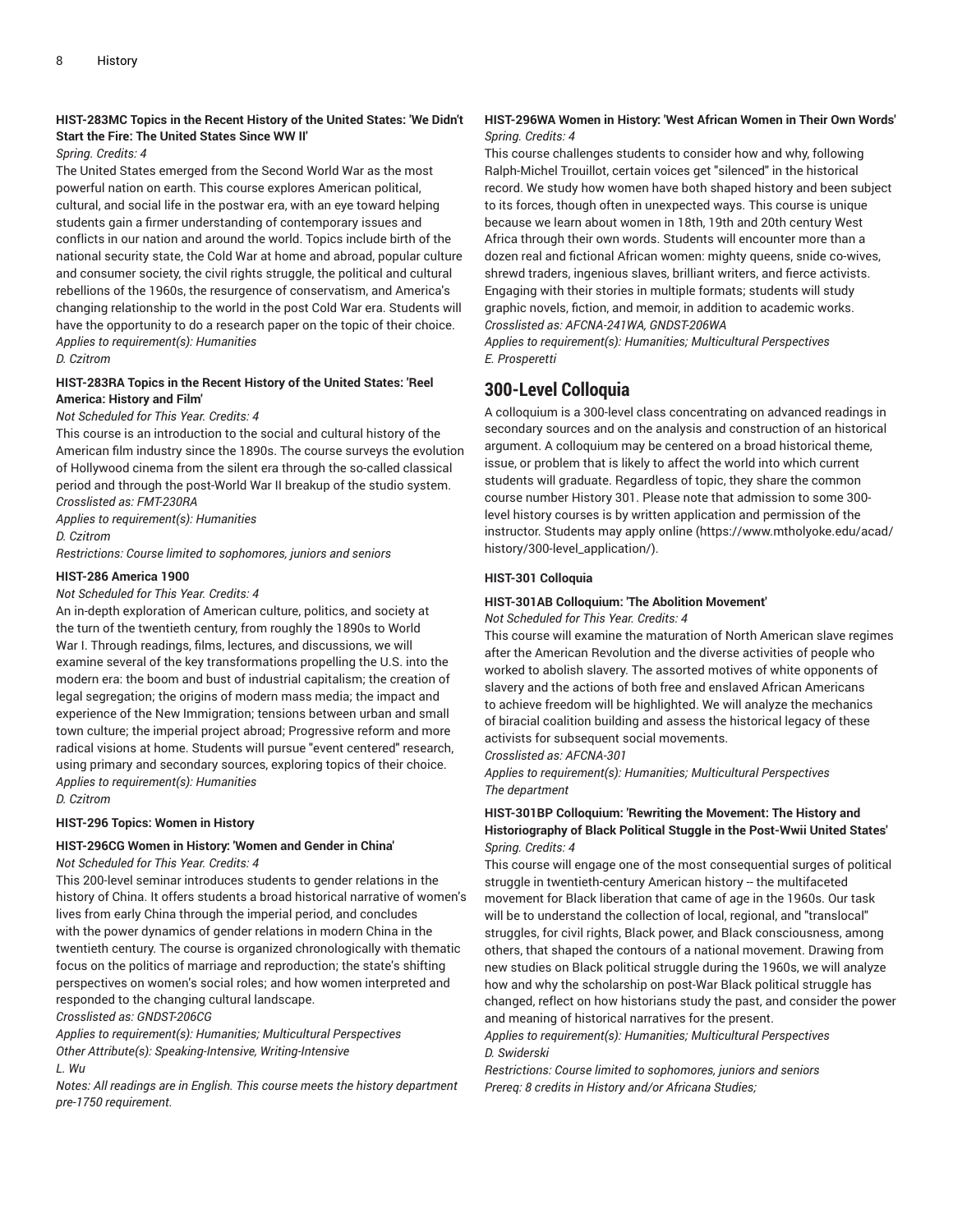### **HIST-301CS Colloquium: 'Capitalism in South Asia'**

### *Fall. Credits: 4*

The recession of 2008 has drawn scholars to the subject of long-term capitalist transformation around the globe. Examining the phenomenon that is 'global capitalism,' they have studied its effects on markets, structures of government, and increasingly, the environment. A global approach, however, is inadequate for understanding the particular lifeworlds shaped by capitalism at the local and regional levels. This colloquium uses examples from South Asia to emphasize how capitalist transition in the region was entangled with developments elsewhere, yet asserted a quite distinctive influence in areas of trade, agriculture, property norms, law, labor relations, migration, and consumption. *Applies to requirement(s): Humanities; Multicultural Perspectives Other Attribute(s): Writing-Intensive*

### *A. Medhi*

*Restrictions: Course limited to sophomores, juniors and seniors Instructor permission required.*

*Prereq: 4 credits in History.*

*Advisory: Application and permission of instructor required. Application found here: https://www.mtholyoke.edu/acad/history/300-level\_appli cation*

### **HIST-301EM Colloquium: 'The Age of Emancipation'**

*Not Scheduled for This Year. Credits: 4*

This colloquium examines the causes and the course of the Civil War, its social, economic, and political results during Reconstruction, and the early roots of both de jure segregation and the civil rights movement. It will examine the process of emancipation from the perspective of social history. Violent conflicts over free labor, the establishment of sharecropping, and the political and economic policies pursued by various groups--freedpeople, ex-masters, northern policymakers, wage laborers, and African American women, for example--will be covered. African American viewpoints and histories will receive particular emphasis.

*Crosslisted as: AFCNA-341EM*

*Applies to requirement(s): Humanities; Multicultural Perspectives Other Attribute(s): Speaking-Intensive, Writing-Intensive The department Prereq: 4 credits in History.*

**HIST-301NE Colloquium: 'New York City: Capital of the World'** *Not Scheduled for This Year. Credits: 4*

A colloquium focusing on the cultural, social, and political life of New York City, with special reference to its uneasy relationship to American society as a whole. Examination of New York politics, writers and artists, architecture, immigrant communities, economic role, and shifting power relations. Accompanying film series and possible field trip to New York City, with historical walking tours.

*Applies to requirement(s): Humanities D. Czitrom Prereq: 8 credits in History.*

### **HIST-301NY Colloquium: 'Reading the New York Times: Journalism, Power, History'**

*Not Scheduled for This Year. Credits: 4*

This course examines the political and cultural power of the *New York Times* in the American past and present. Students will analyze the *NYT* today through daily reading, study its evolution as an institution, and research its coverage of critical historical events over the past century. We will also explore several larger issues: the history of news and newspapers; the relationship between journalistic practice and writing history; tensions between news organizations and government; the blurred boundaries between news and entertainment; the emergence of various ideological critiques of 'the media.' *Applies to requirement(s): Humanities*

*D. Czitrom*

*Restrictions: Course limited to sophomores, juniors and seniors Prereq: 8 credits in history.*

### **Research Seminars**

A 300-level class requiring students to engage in primary and secondary source research in the history of particular times and places, resulting in a substantial piece of historical writing. The research seminars are the History courses numbered between 302–394. Please note that admission to some 300-level history courses is by written application and permission of the instructor. Students may [apply online](https://www.mtholyoke.edu/acad/history/300-level_application/) ([https://](https://www.mtholyoke.edu/acad/history/300-level_application/) [www.mtholyoke.edu/acad/history/300-level\\_application/\)](https://www.mtholyoke.edu/acad/history/300-level_application/).

### **HIST-317 Perspectives on American Environmental History**

*Not Scheduled for This Year. Credits: 4*

We explore the history of human-environment interactions in North America from precolonial times to the present from different cultural perspectives. How have such human activities as migration, colonization, and resource use depended on or modified the natural world? How have different cultural perceptions of and attitudes toward environment shifted through time and helped to reshape American landscapes? Case studies include ecological histories of Native America and Euro-America, slavery and land use, wilderness and conservation, and environmental racism and social justice. In addition to historical documents, we also consider scientific studies, literature, visual records, and oral tradition. *Crosslisted as: ENVST-317*

*Applies to requirement(s): Humanities*

*Other Attribute(s): Speaking-Intensive, Writing-Intensive*

*L. Savoy*

*Instructor permission required.*

*Advisory: You must apply for admission to this course by completing the online application form. Please try to apply during advising week. Priority given to juniors and seniors in ENVST, HIST, and GEOG.*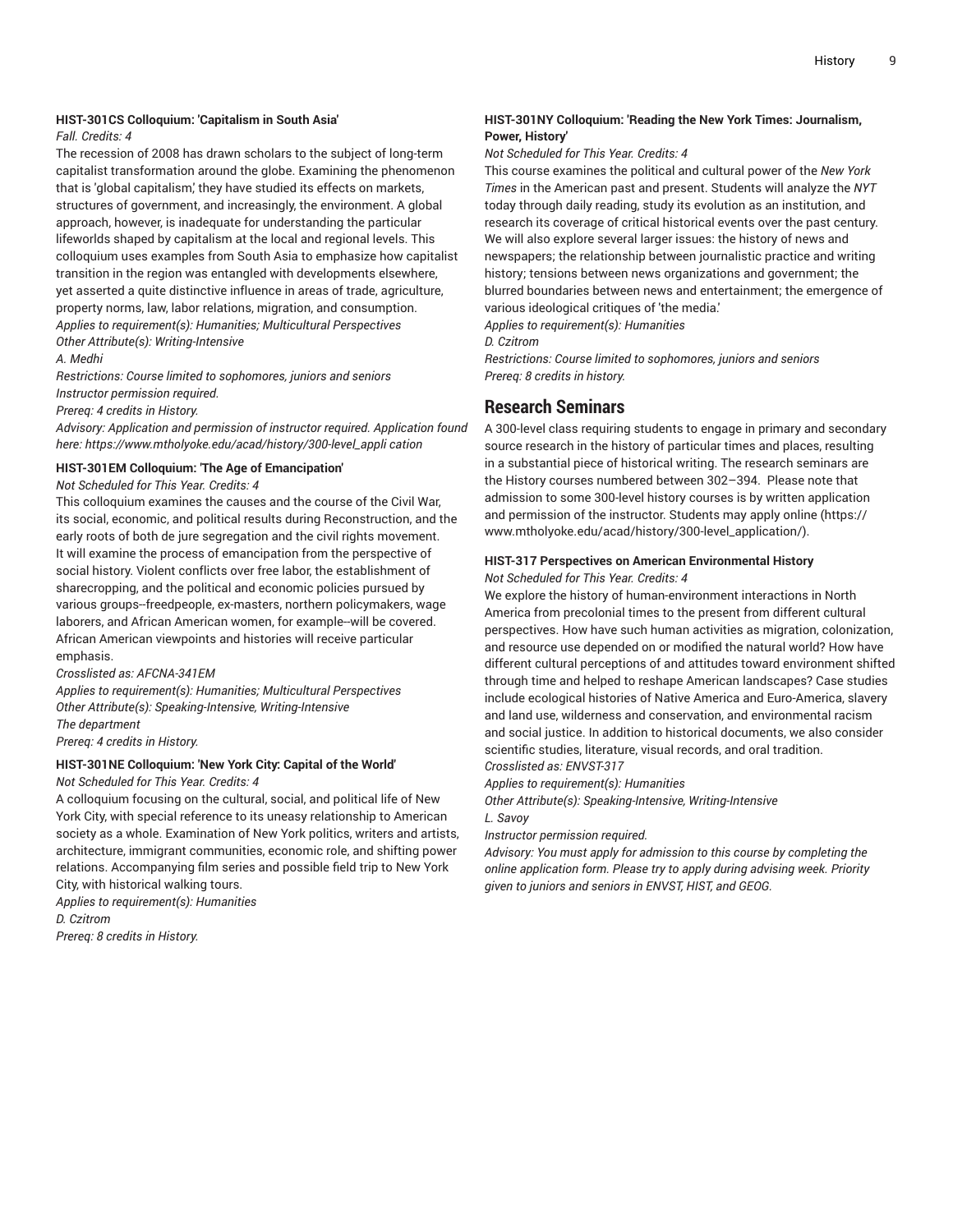### **HIST-323 Germans, Slavs, and Jews, 1900-1950**

### *Not Scheduled for This Year. Credits: 4*

This course explores relations among Germans, Slavs, and Jews in Central and Eastern Europe before, during, and after the First and Second World Wars. Emphasis lies on tracing continuities and ruptures in nationalist and racist ideologies and policies, from late imperial Germany and Austria through the interwar republics and then on to the Third Reich and the post-Nazi regimes. Topics covered include the Holocaust, Nazi treatment of Poles, and the expulsion of millions of ethnic Germans from Poland and Czechoslovakia after 1945, but also mutual accommodation, assimilation, liberal group rights, and the ambiguities of who was German or Slavic or Jewish in the first place.

*Crosslisted as: JWST-350GE*

*Applies to requirement(s): Humanities*

*J. King*

*Instructor permission required.*

*Advisory: 300-level application form required: https://www.mtholyoke.edu/ acad/history/300-level\_application*

### **HIST-332 Environmental History of China**

*Not Scheduled for This Year. Credits: 4*

This course offers a sweeping history of how the people in China have interacted with the natural world. Students will investigate historically specific social, economic, and political forces that have shaped environmental transformations in China. The course is organized thematically within a chronological framework. The course concludes with a closer look at the development of environmental practice in the modern era.

*Applies to requirement(s): Humanities; Multicultural Perspectives Other Attribute(s): Speaking-Intensive, Writing-Intensive L. Wu*

*Restrictions: Course limited to sophomores, juniors and seniors Prereq: 8 credits in History.*

*Notes: Meets the history department pre-1750 requirement. All readings are in English.*

#### **HIST-333 Research Seminar in American Women's History**

### **HIST-333ML Research Seminar in American Women's History: 'Mary Lyon's World and the History of Mount Holyoke'**

*Not Scheduled for This Year. Credits: 4*

What world gave rise to Mary Lyon's vision for Mount Holyoke and enabled her to carry her plans to success? Has her vision persisted or been overturned? We will examine the conditions, assumptions, and exclusions that formed Mount Holyoke and the arrangements of power and struggles for justice that have shaped it ever since. Topics include colonial and missionary projects; northern racism and abolitionism; industrial capitalism and the evolution of social classes; debates over women's education, gender, and body politics; religious diversity; land and resource use; and efforts to achieve a just and inclusive campus. Students write a substantial research paper based on primary sources. *Crosslisted as: GNDST-333ML*

*Applies to requirement(s): Humanities*

### *M. Renda*

*Restrictions: This course is open to juniors and seniors*

*Prereq: 8 credits in History, or 4 credits in History and 8 credits in Gender Studies.*

*Advisory: Open to juniors and seniors with either 8 credits in history or 4 credits in history and 8 credits in gender studies (no application required for students who meet these prerequisites). All other interested students may apply at https://www.mtholyoke.edu/acad/history/300-level\_application.*

### **HIST-338 History, Race, and the American Land**

*Not Scheduled for This Year. Credits: 4*

Environmental justice is a key concern today. Yet ties between "race" and environment in what is now the U.S. have existed for centuries. In this research seminar we will explore how this country's still-unfolding history, and ideas of race and nature, have marked the land, this society, and each of us as individuals. We will consider Indigenous, colonial European, and African senses of Earth; origins of placenames; contested terrains; migration and displacement; and other topics revealing the place of race. We'll examine often-unrecognized connections, such as the siting of the nation's capital and the economic motives of slavery. None of these links is coincidental and all touch us today.

*Crosslisted as: ENVST-338*

*Applies to requirement(s): Humanities; Multicultural Perspectives Other Attribute(s): Speaking-Intensive, Writing-Intensive*

*L. Savoy*

*Restrictions: This course is open to juniors and seniors Instructor permission required.*

*Prereq: ENVST-317.*

*Advisory: You must apply for admission to this course by completing the online application form. Priority given to juniors and seniors in ENVST, HIST, and GEOG.*

*Notes: This course is reading intensive*

### **HIST-341 Topics in African History**

### **HIST-341DE Topics in African History: 'Development in Africa: A Critical History'**

*Fall. Credits: 4*

How and why has Africa become synonymous with "development"? This class traces the historical construction of an idea so pervasive that it has become almost invisible. Moving through 200 years of history, we interrogate the ways that different projects for "developing" Africa have been envisioned, challenged, planned, implemented and lived. Throughout, we return to key questions. Why and how have the lives of African people become entangled with various ideologies of "progress"? What visions of African "development" have been articulated-in the West, in the African diaspora, on the continent itself? And, fundamentally, is "development" still a useful concept today?

*Crosslisted as: AFCNA-341DE*

*Applies to requirement(s): Humanities; Multicultural Perspectives E. Prosperetti*

*Prereq: 8 credits in History.*

#### **HIST-357 History of British Capitalism**

*Not Scheduled for This Year. Credits: 4*

This is a research seminar, designed to introduce students to classic and recent debates on the "history of capitalism" and to support original research on a broad array of topics related to the social and cultural history of economic life. Rather than take British capitalism as exemplary of modernization we will situate that which was particular about the British case against the pluralities of capitalism that have evolved over the past three centuries. Topics include revolutions in agriculture, finance, commerce and manufacturing; the political economy of empire; the relationship between economic ideas, institutions and practice; and, the shaping of economic life by gender, class and race. *Crosslisted as: CST-349BC, EOS-349BC*

*Applies to requirement(s): Humanities*

*Other Attribute(s): Speaking-Intensive, Writing-Intensive*

*D. Fitz-Gibbon*

*Restrictions: This course is open to juniors and seniors*